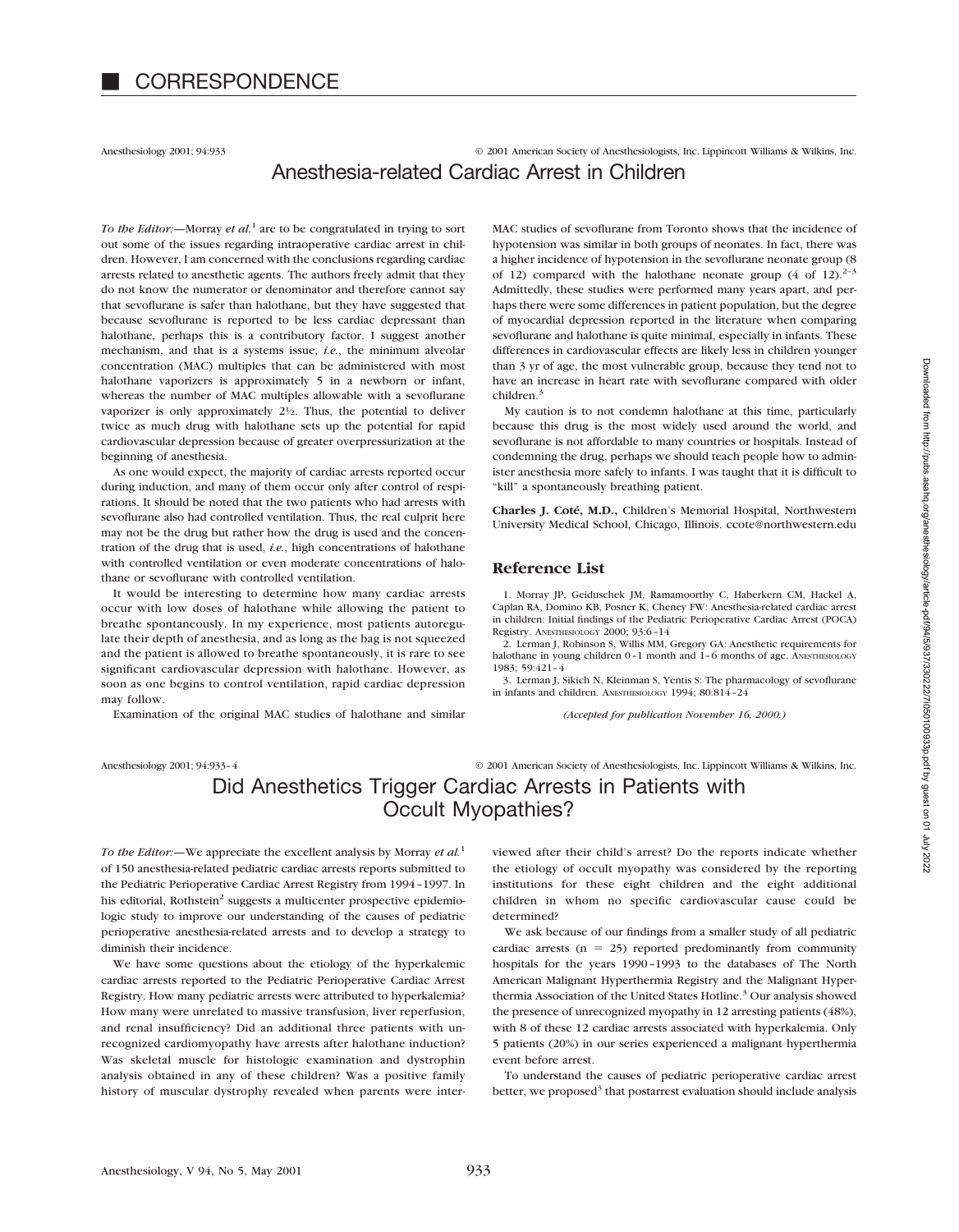of body fluids for electrolyte abnormality and skeletal muscle for myopathy and absence of normal dystrophin. As a strategy to decrease the incidence of myopathy-associated cardiac arrest, we urged pediatricians to screen young male patients for occult myopathy before their referral for elective anesthetics. We also asked whether presymptomatic diagnosis of Duchenne and Becker muscular dystrophies might be accomplished with neonatal creatine kinase testing.4

Based on the study of Morray *et al.*<sup>1</sup> and our findings, we concur that a large, multicenter prospective epidemiologic study that seeks to determine the etiology of all pediatric perioperative cardiac arrests would be of great value to the anesthesia community. We would be happy to collaborate in that venture.

**Marilyn Green Larach, M.D., F.A.A.P.,**\* **Henry Rosenberg, M.D., Gerald A. Gronert, M.D., Gregory C. Allen, M.D., F.R.C.P.C.** \*The North American Malignant Hyperthermia Registry, Pittsburgh, Pennsylvania, and Penn State University College of Medicine, Hershey, Pennsylvania. mlarach@psu.edu

*In Reply:—*Dr. Larach *et al.* have reported that of the 25 cardiac arrest patients reported to The North American Malignant Hyperthermia (MH) Registry and MH Association of the United States Hotline from 1990–1993, 48% showed evidence for a previously unrecognized myopathy, and 32% had hyperkalemia-associated arrests. In contrast, 6.7% (10/150) of the Pediatric Perioperative Cardiac Arrest Registry patients were hyperkalemic at the time of arrest. All but one of these cases was associated with either massive transfusion  $(n = 5)$ , reperfusion after liver transplant  $(n = 2)$ , or renal insufficiency ( $n = 2$ ). In one patient, succinylcholine administration resulted in hyperkalemia and cardiac arrest. This was a patient with severe neurologic deterioration from subacute sclerosing panencephalitis. No laboratory data or muscle biopsy data were provided to confirm the presence of a myopathy. The same was true for the 3 children found to have cardiomyopathy and for the 18 children whose arrest was assumed to be cardiovascular in origin but could not have a specific cause assigned.

The fact that fewer hyperkalemia-associated arrests have been reported to the Pediatric Perioperative Cardiac Arrest Registry than to The North American MH Registry is not surprising, given the different focus and entry criteria of the two registries. In fact, no cases of MH have been reported to the Pediatric Perioperative Cardiac Arrest Registry, perhaps because we have become more knowledgeable about MH prevention and therapy such that few MH-susceptible patients progress to cardiac arrest. In addition, the decreasing use of succinylcholine during the past decade as faster-acting nondepolarizing relaxants have become available may have resulted in the diagnosis of fewer patients with occult myopathy or MH susceptibility.

We agree with Dr. Larach *et al.* that more information is required. As suggested in Dr. Rothstein's editorial, $1$  this sort of information can come only with a prospective multicenter epidemiologic study of anesthesia-related cardiac arrest.

Dr. Cote argues that we should not condemn halothane because it remains the most widely used anesthetic agent for children around the world, has a long track record of safety, and is inexpensive relative to other agents, such as sevoflurane. His points are well-taken. However, pediatric anesthesiologists recognize that halothane can cause bradycardia and hypotension in their patients, occasionally to the degree that cardiopulmonary resuscitation is required. The impact of halothane on heart rate, blood pressure, and cardiac output has been well-documented in many animal<sup>2-4</sup> and human<sup>5-7</sup> studies. Recently, studies comparing the cardiovascular responses in newborns, infants, and children to whom either halothane or sevoflurane was administered have suggested important differences, particularly with respect

### **References**

1. Morray JP, Geiduschek JM, Ramamoorthy C, Haberkern CM, Hackel A, Caplan RA, Domino KB, Posner K, Cheney FW: Anesthesia-related cardiac arrest in children: Initial findings of the Pediatric Perioperative Cardiac Arrest (POCA) Registry. ANESTHESIOLOGY 2000; 93:6–14

2. Rothstein P: Bringing light to the dark side (editorial). ANESTHESIOLOGY 2000; 93:1–3

3. Larach MG, Rosenberg H, Gronert GA, Allen GC: Hyperkalemic cardiac arrest during anesthesia in infants and children with occult myopathies. Clin Pediatr 1997; 36:9–16

4. Planchu H, Dorche C, Carrier H, Cordier MP, Guibaud P, Lauras B, Robert JM: Systematic neonatal screening for Duchenne muscular dystrophy: Results of a ten year study in Lyon, France, Advances in Neonatal Screening. Edited by Therell BL Jr. Amsterdam, Elsevier Sciences, 1987, pp 371–4

*(Accepted for publication November 16, 2000.)*

Anesthesiology 2001; 94:934–5 © 2001 American Society of Anesthesiologists, Inc. Lippincott Williams & Wilkins, Inc.

to heart rate and cardiac contractility and output. $8-10$  As Dr. Cote points out, another important difference between these two agents is that it is possible to deliver roughly twice the number of minimum alveolar concentration multiples of halothane than of sevoflurane.

Halothane continues to be a frequently used agent in our institution, as in other institutions around the world that care for children. We hope that information provided by the Pediatric Perioperative Cardiac Arrest Registry about halothane's role in contributing to occasional cardiac arrest will improve the safety of its use. As an example, the use of controlled ventilation was an associated factor in approximately half of the patients in which halothane-related cardiovascular depression caused cardiac arrest; the remainder had arrests during spontaneous or assisted ventilation. Thus, the classic teaching that spontaneously breathing patients do not have arrests caused by inhalation agent– induced cardiovascular depression is not always true.

As anesthetic agents with the promise of improved efficacy or fewer side effects become available, we would be remiss not to compare them with the gold standard. We do not know whether sevoflurane is associated with less risk compared with halothane, but there is reason to think this might be so. At the moment, each of us must apply an incomplete data set to our practices. Cost is certainly an issue and may be the decisive issue if sevoflurane is unaffordable. Those of us with the luxury of choice are charged with analyzing our outcomes as rigorously as possible and making the information available to others.

**Jeffrey Morray, M.D.,** Children's Hospital and Regional Medical Center, Seattle, Washington, and University of Washington School of Medicine, Seattle, Washington. jmorra@chmc.org

### **References**

1. Rothstein, P: Bringing light to the dark side (editorial). ANESTHESIOLOGY 2000; 93:1–3

2. Cook DR, Brandom BW, Shiu G, Wolfson B: The inspired median effective dose, brain concentration at anesthesia, and cardiovascular index for halothane in young rats. Anesth Analg 1981; 60:182–5

3. Rao CC, Boyer MS, Krishna G, Paradise RR: Increased sensitivity of the isometric contraction of the neonatal isolated rat atria to halothane, isoflurane, and enflurane. ANESTHESIOLOGY 1986; 64:13–8

4. Krane EJ, Su JY: Comparison of the effects of halothane on newborn and adult rabbit myocardium. Anesth Analg 1987; 66:1240–4

5. Barash PG, Glanz S, Katz JD, Taunt K, Talner NS: Ventricular function in children during halothane anesthesia. ANESTHESIOLOGY 1978; 49:79–85

6. Friesen RH, Lichtor JL: Cardiovascular depression during halothane anesthesia in infants: A study of three induction techniques. Anesth Analg 1983; 61:42–5

7. Murray DJ, Forbes RB, Mahoney LT: Comparative hemodynamic depression of halothane versus isoflurane in neonates and infants: An echocardiographic study. Anesth Analg 1992; 74:329–37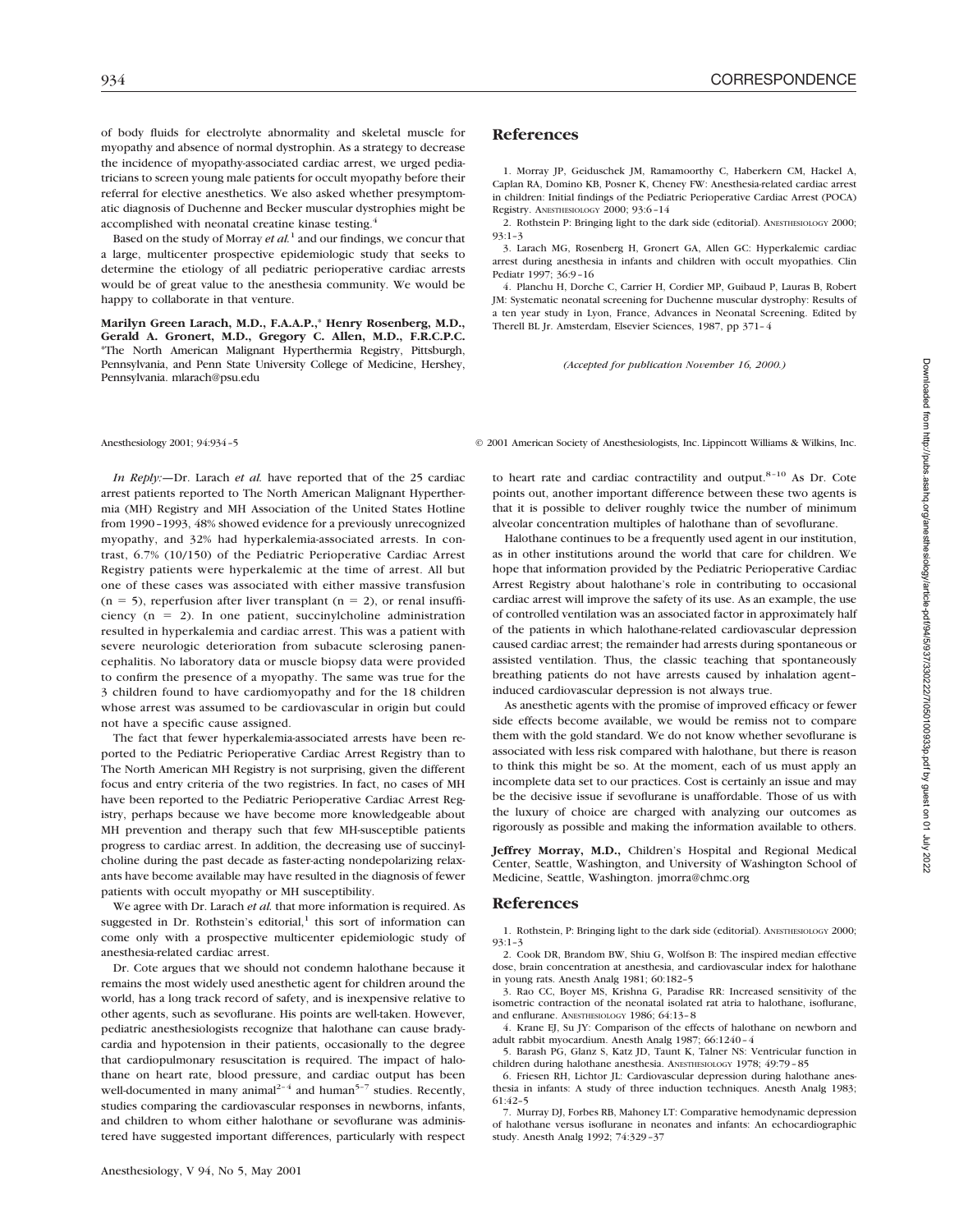8. Johannesson G, Floren M, Lindahl G: Sevoflurane for ENT surgery in children. Acta Anaesthesiol Scand 1995; 39:546–50

9. Wodey E, Pladys P, Copin C, Lucas M, Chaumont A, Carre P, LeLong B, Azzis O, Ecoffey C: Comparative hemodynamic depression of sevoflurane versus halothane in infants. ANESTHESIOLOGY 1997; 87:795-800

10. Holtzman R, van der Velde M, Kaus S, Body S, Colan S, Sullivan L, Soriano S: Sevoflurane depresses myocardial contractility less than halothane during induction of anesthesia in children. ANESTHESIOLOGY 1996; 85:1260–70

*(Accepted for publication November 16, 2000.)*

## Anesthesiology 2001; 94:935 © 2001 American Society of Anesthesiologists, Inc. Lippincott Williams & Wilkins, Inc. Is Difficult Mask Ventilation Only Correlated to the Physical Status of the Patient?

*To the Editor:—*It was with great interest that we read the article by Langeron *et al.*<sup>1</sup> published in the May 2000 issue of ANESTHESIOLOGY. This was a well-designed study evaluating the incidence of difficult mask ventilation during the induction of general anesthesia in a general adult population. The authors emphasize the significant frequency of difficult mask ventilation (5%) in their study and its potential relation with difficult intubation; they also define an easy and simple clinical criteria to detect difficult mask ventilation.<sup>2</sup> This study was performed in a French university hospital. However, the authors provided no data regarding the degree of clinical experience or years of training of the anesthesiologists involved in the study. In addition, clinical case loads for individual anesthesiologists differ a great deal within France, from 300 patients per year in some public hospitals to 120 per year in some private institutions.<sup>3,4</sup> I suggest that the rate of clinical activity of the practitioners may influence the "diagnosis" of difficult mask ventilation and perhaps may lead to an overestimate of its incidence in comparison with previous studies.<sup>5</sup> Regardless of these concerns, the five

criteria defined by Langeron *et al.*<sup>1</sup> now must be considered along with others' airway assessment in the preoperative assessment of patients.

**Marc E. Gentili, M.D.,** Centre Medico-chirurgical Saint-Vincent, Sint-Gregoire, France. Marc.Gentili@wanadoo.fr

### **References**

1. Langeron O, Masso E, Huraux C, Guggiari M, Bianchi A, Coriate P, Riou B: Prediction of difficult Mask Ventilation. ANESTHESIOLOGY 2000; 92:1229–36

2. Adnet F: Difficult mask ventilation: An underestimated aspect of the problem of the difficult airway? ANESTHESIOLOGY 2000; 92:1217–8

3. Clergue F, Laxenaire MC: La Pratique de l'anesthesie en France: Ann Fr Anesth Reanim 1998; 17:1299–403

4. Clergue F, Auroy, Pequignot F, Jougla E, Lienhart A, Laxenaire MC: French Survey of Anesthesia 1999; 9:1509–20

5. Benumof JL: Management of the difficult airway. ANESTHESIOLOGY 1991; 75: 1087–110

*(Accepted for publication December 13, 2000.)*

Anesthesiology 2001; 94:935 © 2001 American Society of Anesthesiologists, Inc. Lippincott Williams & Wilkins, Inc.

# Mandibular Protrusion Test for Prediction of Difficult Mask Ventilation

*To the Editor:—*We read with great interest the article by Dr. Langeron *et al.*<sup>1</sup> providing the first large study attempting to assess the incidence of difficult mask ventilation and to establish the difficult mask ventilation prediction score. The authors suggest two important factors contributing to difficulty in mask ventilation, which are inability to fit a face mask and inability to overcome obstruction of the upper airway after general anesthesia or muscle relaxation. Unfortunately, the difficult mask ventilation prediction score cannot sufficiently reflect factors related to the latter. The main causes of obstruction of the upper airway are known to be posterior displacement of the base of the tongue or the epiglottis and collapse of the laryngeal inlet.<sup>2–6</sup> The jaw-thrust maneuver can lift these tissues and restore airway paten $cy<sup>2-6</sup>$  Thus, we consider that assessment of ability to thrust the jaw fully is necessary to predict difficult mask ventilation. Calder *et al.*<sup>7</sup> have suggested the mandibular protrusion test. The test evaluates the degree of protrusion of the mandible when the patient protrudes the mandible as far forward as possible. The degree of protrusion is classified as follows: class A: the lower incisors can be protruded anterior to the upper incisors; class B: the lower incisors can be brought edge to edge with the upper incisors but not anterior to them; class C: the lower incisors cannot be brought edge to edge with the upper incisors. This test is simple and has little interobserver variations because there is a clearer endpoint. Although Calder *et al.*<sup>7</sup> have demonstrated that impaired mandibular protrusion is a good predictor

of difficult laryngoscopy, we believe that the test may be useful for prediction of difficult mask ventilation.

**Ichiro Takenaka, M.D.,**\* **Kazuyoshi Aoyama, M.D., Tatsuo Kadoya, M.D.** \*Nippon Steel Yawata Memorial Hospital, Kitakyushu, Japan. itaken@d4.dion.ne.jp

### **References**

1. Langeron O, Masso E, Huraux C, Guggiari M, Bianchi A, Coriat P, Riou B: Prediction of difficult mask ventilation. ANESTHESIOLOGY 2000; 92:1229-36

2. Morikawa S, Safer P, De Carlo J: Influence of head-jaw position on upper airway patency. ANESTHESIOLOGY 1961; 22:265–70

3. Boidin MP: Airway patency in the unconscious patient. Br J Anaesth 1985; 57:306–10

4. Aoyama K, Takenaka I, Sata T, Shigematsu A: The triple airway manoeuvre for the laryngeal mask airway in paralyzed patients. Can J Anaesth 1995; 42: 1010–6

5. McGee JP, Vender JS: Nonintubation management of the airway: Mask ventilation, Airway Management Principles and Practice. Edited by Benumof JL. St. Louis, Mosby, 1995, pp 228–54

6. Murashima K, Fukutome T: Effect of jaw-thrust manoeuvre on the laryngeal inlet. Anaesthesia 1998; 53:203–4

7. Calder I, Calder J, Crockard HA: Difficult direct laryngoscopy in patients with cervical spine disease. Anaesthesia 1995; 50:756–63

*(Accepted for publication December 13, 2000.)*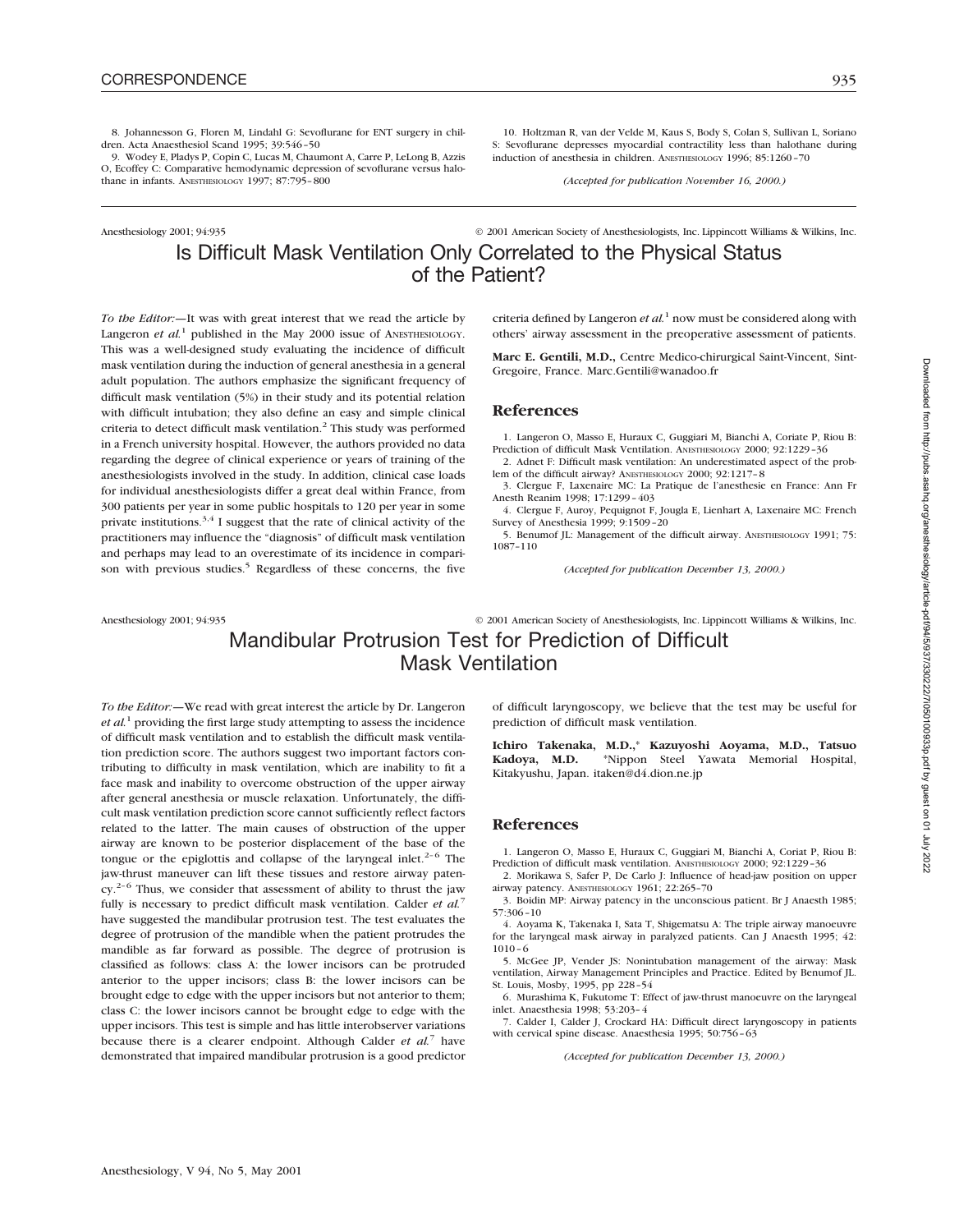## Anesthesiology 2001; 94:936–7 © 2001 American Society of Anesthesiologists, Inc. Lippincott Williams & Wilkins, Inc.

# Large Hypopharyngeal Tongue: A Shared Anatomic Abnormality for Difficult Mask Ventilation, Difficult Intubation, and Obstructive Sleep Apnea?

*To the Editor:—*We applaud the recent landmark investigation by Langeron *et al.*<sup>1</sup> regarding difficult mask ventilation (DMV). We find three of the established independent DMV risk factors (age  $>$  55 yr, body mass index  $> 26$  kg/m<sup>2</sup>, and history of snoring) particularly interesting and believe they merit further discussion.

The current study by Langeron *et al.*<sup>1</sup> has shown that DMV is correlated significantly with both obstructive sleep apnea (OSA) and difficult intubation (DI). Previous literature<sup>2,3</sup> also indicated a significant correlation between DI and OSA. Therefore, although we recognize that DMV, DI, and OSA are complex clinical entities, each with their own multiple contributing anatomic or pathologic factors, DMV, DI, and OSA apparently are correlated with one another. It is then quite reasonable to postulate that they may share a common anatomic abnormality.

In 1983, the cephalometric analysis by Riley *et al.*<sup>4</sup> showed that the distance from the mandibular plane to the hyoid (MP-H) tended to be longer in patients with OSA. They suggested the presence of a relatively inferior hyoid. In 1993, we conducted a radiographic study<sup>5</sup> of DI patients and found that the rostrocaudal position (in relation to the cervical vertebrae) and vertical distance between the mandible and hyoid (MHD) varied widely among the adult population. However, DI patients tended to have a longer MHD—a greater rostrocaudal separation of the mandible and hyoid—which indicated the presence of a relatively shorter mandibular ramus or more caudally positioned hyoid. We then proposed that the longer MHD and MP-H most likely signified the presence of a similar anatomical abnormality in both the DI and OSA patients.<sup>5</sup>



**Fig. 1. Cervical soft tissue study of a 63-yr-old morbidly obese** man (123 kg, 170 cm, body mass index =  $43 \text{ kg/m}^2$ ) with **obstructive sleep apnea, difficult mask ventilation, and difficult** intubation. Atlanto-occipital gap = 0 mm; very long mandibu- $\lambda$  lohyoid distance =  $43 \text{ mm}$  (normal male mean, 21 mm); unusu**ally rostral mandibular angle at upper C2 (normal level, lower C2 or C2–C3); unusually caudally positioned hyoid at lower C4 (normal level, C3–C4). Radiography confirms the presence of a relatively short mandibular ramus and a caudally positioned hyoid. A large hypopharyngeal tongue is evident. Also note the markedly reduced posterior airway space and increased prevertebral soft tissue caused by the coexisting obesity.**

The fact that the laryngeal structure is positioned relatively more rostrally in children than in adults is well-known. Schwartz and Keller<sup>6</sup> have documented that maturational descent of the epiglottis and larynx (in relation to the cervical vertebrae) occurs in a predictable pattern from infancy into adulthood. Maltais *et al.*<sup>7</sup> have found that although the MP-H is consistently longer in patients with OSA, the length of MP-H also correlates with age: the older adults tend to have a longer MP-H, indicating a more caudally positioned hyoid in the older population.

The clinical implication of these observations is that because the tongue muscle is hinged to the hyoid, the base of the tongue also tends to descend caudally with increase in age and to bring down a portion of the tongue from the oral cavity into the hypopharynx. The more caudally the hyoid is positioned, the larger the tongue mass that is collected in the hypopharyngeal space. This large hypopharyngeal tongue then tends to proportionally compromise the posterior airway space and create supraglottic soft tissue obstruction during sleep or anesthesia, thus resulting in various degrees of snoring, OSA, DMV, and DI. The effect of a large hypopharyngeal tongue on airway obstruction can be aggravated when combined with other unfavorable anatomic or pathologic factors, such as a small atlanto-occipital gap, temporomandibular joint problems, obesity, or lingual tonsil.

We have studied lateral cervical soft tissue radiographs of normal individuals and heavy snoring, OSA, DMV, and DI patients, which illustrate the effect of a relatively longer MHD and its associated large hypopharyngeal tongue. Here, because of space limitations, we will show only one patient (fig. 1). Interested readers are welcome to contact us privately to share more of our radiographs and for details about our radiographic method.

The theoretical explanation and clinical evidence regarding the large hypopharyngeal tongue in OSA, DMV, and DI are in accordance with the findings by Langeron *et*  $al<sup>1</sup>$  that older, obese, or snoring individuals tend to have DMV and DI. However, a relatively longer MHD, with its associated large hypopharyngeal tongue, usually is not visible as an obvious external physical feature,<sup>5</sup> such as a receding jaw, bucked teeth, or a long maxilla. Thus far, practitioners have not paid much attention to this anatomic characteristic. Langeron *et al.*<sup>1</sup> also did not consider it a possible DMV risk factor in their study. Perhaps the unawareness of this important anatomic abnormality may account for the low prediction rate of DMV and DI. We have found that because the mandible and hyoid are identifiable anatomic landmarks, with experience, patients with a relatively longer MHD can be identified in a routine physical examination without cervical radiography. We believe that the role of a large hypopharyngeal tongue in the understanding and management of difficult airway should be duly assessed.

**Hsiu-chin Chou, M.D.,**\* **Tzu-lang Wu, M.D.** \*Kaiser Permanente Medical Center, Hayward, California. hsiuchin.chou@achi.com

## **References**

1. Langeron O, Masso E, Huraux C, Guggiari M, Bianchi A, Coriat P, Riou B: Prediction of difficult mask ventilation. ANESTHESIOLOGY 2000: 92:1229-36

2. Riley RW, Powell NB, Guilleminault C, Pelayo R, Troell RJ, Li KK: Obstructive sleep apnea surgery: Risk management and complications. Otolaryngol Head Neck Surg 1997; 117:648–52

3. Hiremath AS, Hillman DR, James AL, Noffsinger WJ, Platt PR, Singer SL: Relationship between difficult tracheal intubation and obstructive sleep apnoea. Br J Anaesth 1998; 80:606–11

4. Riley R, Guilleminault C, Herran J, Powell N: Cephalometric analyses and flow-volume loops in obstructive sleep apnea patients. Sleep 1983; 6:303–1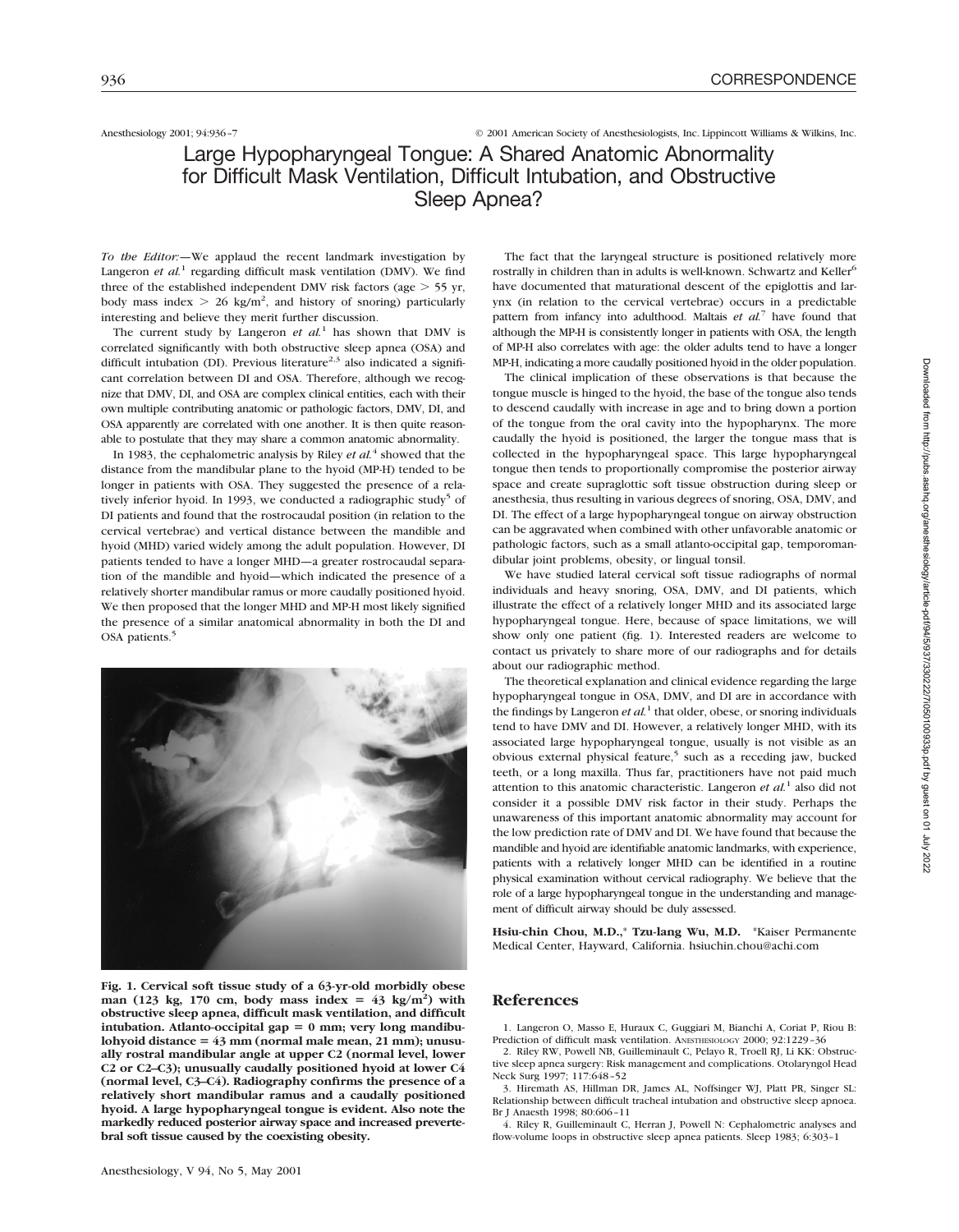6. Schwartz DS, Keller MS: Maturational descent of the epiglottis. Arch Otolaryngol Head Neck Surg 1997; 123:627–8

*In Reply:—*We greatly appreciate the interest expressed by Drs. Chou and Wu regarding our article.<sup>1</sup> As reported previously,<sup>2</sup> some subjects in whom the trachea is difficult to intubate are at increased risk of obstructive sleep apnea (OSA). Moreover, patients who have difficult intubation (DI) and OSA may share upper airway anatomical abnormalities with a difficult mask ventilation (DMV) situation. In our study, we identified five independent factors (age  $>$  55 yr, body mass index  $> 26$  kg/m<sup>2</sup>, beard, lack of teeth, and history of snoring) associated significantly with DMV. Some of these risk factors for DMV (age  $>$  55 yr, body mass index  $>$  26 kg/m<sup>2</sup>, and history of snoring) are related to malproportion of overall body size or malproportion between the oropharyngeal free space and internal structures of the oropharynx, as in OSA. Our first comment in response to Drs. Chou and Wu is that the purpose of our study was to identify factors predicting DMV and not to correlate DMV to OSA. Second, Drs. Chou and Wu reported that a longer mandible and hyoid distance (MHD) indicated an increased tongue mass in the hypopharynx, compromising the posterior airway space.<sup>3</sup> Unfortunately, measurement of MHD may be difficult because of its wide variation among the adult population and the need for experience as mentioned in their letter. Moreover in their previous study, $3$  MHD was obtained from lateral cervical spine radiograph measurements and not from clinical findings. Last, in a more recent study,<sup>2</sup> MHD was not significantly different in DI and non-DI patients and was not related to OSA. Nevertheless, we are convinced that MHD could be valuable information in predicting an OSA–DMV–DI situation if it could be validated in a clinical setting without performing measurements from radiographs. Therefore, further studies are required to determine if MHD could be a reliable clinical predictor of OSA–DMV–DI cases.

We thank Dr. Takenaka *et al.* for the interest in our work and their valuable comments. We fully agree that the jaw-thrust maneuver can reopen the obstructed airway by lifting up the base of the tongue and the epiglottis in anesthetized patients. Moreover, Calder *et al.*<sup>4</sup> reported that impaired mandibular protrusion was associated with a more difficult laryngoscopy in patients with cervical spine disease. Indeed, in patients with an occipito-atlanto-axial disease as in the study of Calder *et al.*, <sup>4</sup> a poor mandibular protrusion is recognized. Conse-

7. Maltais F, Carrier G, Cormier Y, Series F: Cephalometric measurements in snorers, non-snorers, and patients with sleep apnoea. Thorax 1991; 46:1419–23

*(Accepted for publication December 13, 2000.)*

Anesthesiology 2001; 94:936 © 2001 American Society of Anesthesiologists, Inc. Lippincott Williams & Wilkins, Inc.

quently, we may assume that decreased mandibular protrusion in an awake patient is a good predictor of a reduced cervical spine mobility associated with impaired laryngoscopy. In addition, this test may not assess reliably a potential decreased airway patency in the anesthetized patient without spine disease. Therefore, we cannot extrapolate information related to difficult laryngoscopy and difficult intubation to those with DMV requiring specific investigation. In our opinion, the relation between a reduced mandibular protrusion in the awake state and DMV remains to be shown.

We thank Dr. Gentili for his interest in our work and the comments. The purpose of our study was to identify factors predicting DMV *per se* and not to determine the influence of the degree of clinical experience of the anesthesiologist in a DMV situation. Consequently, as mentioned in the article, this study involved staff anesthesiologists. Nevertheless, we agree with Dr. Gentili that the annual clinical case loads for an individual anesthesiologist may influence his or her clinical practice. However, this is true for any daily clinical activity for a physician and was not the purpose of our study. Last, incidence of DMV has been assessed rarely in previous studies related to airway management, and no specific investigation has been performed to study DMV. This point may explain largely the discrepancy for the DMV incidence in our study in comparison with other studies.

**Olivier Langeron, M.D.,** Groupe Hospitalier Pitié-Salpêtrière, Paris, France. olivier.langeron@psl.ap-hop-paris.fr

### **References**

1. Langeron O, Masso E, Huraux C, Guggiari M, Bianchi A, Coriat P, Riou B: Prediction of difficult mask ventilation. ANESTHESIOLOGY 2000; 92:1229–36

2. Hiremath AS, Hillman DR, James AL, Noffsinger WJ, Platt PR, Singer SL: Relationship between difficult tracheal intubation and obstructive sleep apnoea. Br J Anaesth 1998; 80:606–11

3. Chou HC, Wu TL: Mandibulohyoid distance in difficult laryngoscopy. Br J Anaesth 1993; 71:335–9

4. Calder I, Calder J, Crockard HA: Difficult direct laryngoscopy in patients with cervical spine disease. Anaesthesia 1995; 50:756–63

*(Accepted for publication December 13, 2000.)*

Anesthesiology 2001; 94:937 © 2001 American Society of Anesthesiologists, Inc. Lippincott Williams & Wilkins, Inc.

## The Costs of Medicare Compliance

*To the Editor:—*Williams *et al.*<sup>1</sup> describe their technique of performing anesthetic procedures before operating room entry to decrease "anesthesia-controlled time" and costs. Unfortunately, the authors did not warn of the potential economic, fraud, and abuse problems that could result if other practices adopted their methods. While medically directing a case under Medicare rules, an anesthesiologist is not permitted to perform a nerve block in another patient (unless it is a labor epidural). If an anesthesiologist performs or supervises a block with a resident while medically directing care in the operating room, only 50% of the Medicare anesthesia reimbursement for that case can be billed because residents are not permitted to bill Medicare part B for their services.

In the practice of Williams *et al.*, <sup>1</sup> this does not seem to be a concern because the mean age of their patients is 26.6 yr, suggesting that Medicare patients did not constitute even a small fraction of the patients in the study. Many other practices have significant amounts of Medicare patients, and issues of concurrency, reimbursement, and fraud and abuse must be considered when deciding whether anesthesiologists should start regional anesthesia procedures in a holding room while medically directing anesthesia care in other operating rooms.

**Scott Bradley Groudine, M.D.,** Albany Medical College, Albany, New York. groudis@mail.amc.edu

## **Reference**

1. Williams BA, Kentor KL, Williams JP, Figallo CM, Sigl JC, Anders JW, Bear BS, Tullock WC, Bennett CH, Harner CD, Fu FH: Process analysis in outpatient knee surgery: Effects of regional anesthesia and general anesthesia on anesthesiacontrolled time. ANESTHESIOLOGY 2000; 93:529–38

*(Accepted for publication January 3, 2001.)*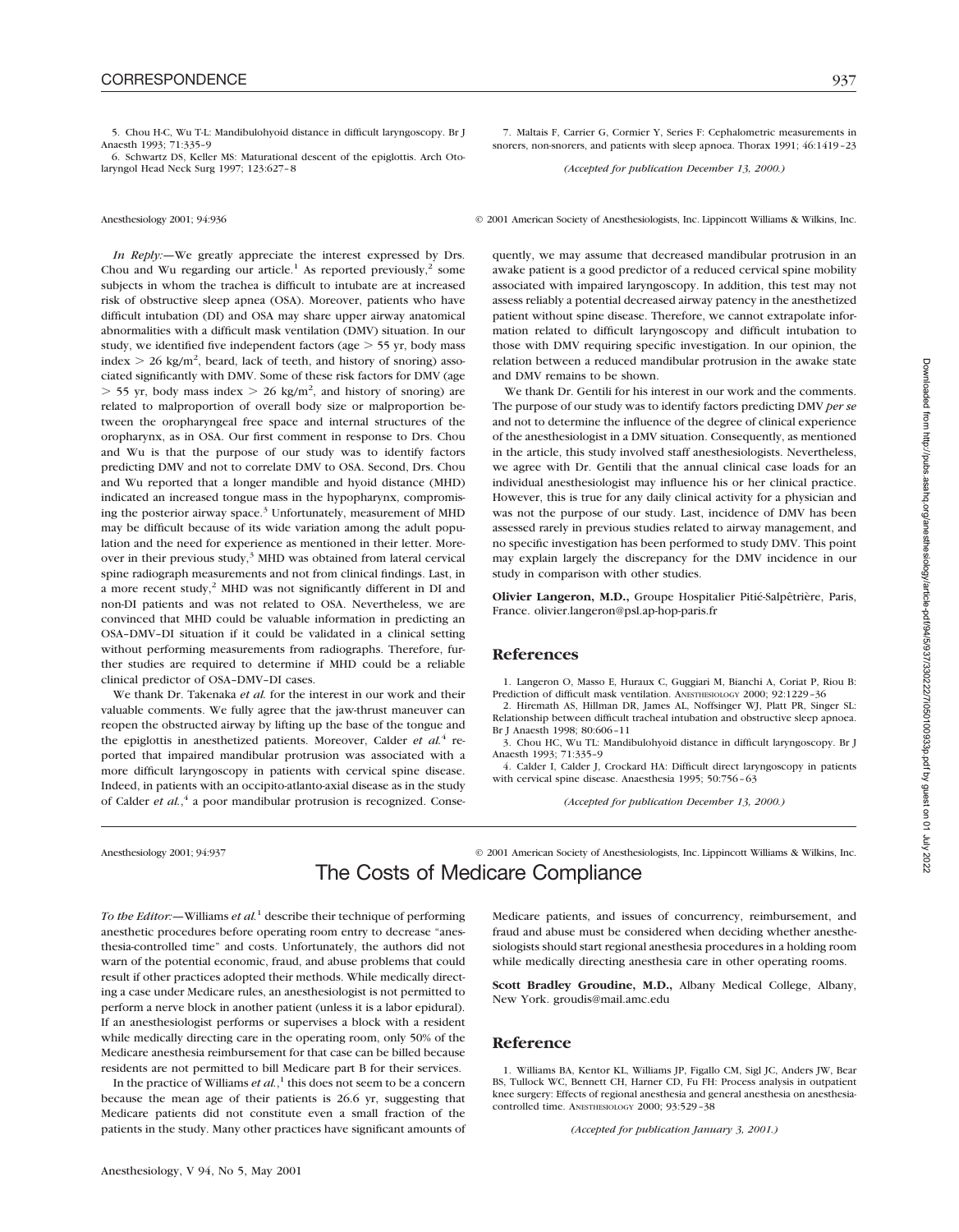*In Reply:*—We commend Dr. Groudine for a thoughtful comment on competing interests in delivering institution-specific quality care. One goal of our article was to evaluate associated postoperative outcomes and expended nursing resources based on the anesthetic techniques used. Another purpose of our manuscript was to review the economic (time) impact of performing blocks in the holding area. These blocks were performed (most commonly) by a resident who was assigned for 6 weeks on a regional anesthesia resident rotation. This staffing detail was integral to our published discussion because we deemed that there was little use in describing a care process that did not comply with established care guidelines. However, we did not use the discussion as a forum to address the issue of compliance with such guidelines.

Indeed, the intent of our article was not to advise health care systems regarding compliance to guidelines established by Medicare or

Anesthesiology 2001; 94:938 © 2001 American Society of Anesthesiologists, Inc. Lippincott Williams & Wilkins, Inc.

the Health Care Financing Administration as they relate to regional anesthesia care delivery. However, Dr. Groudine astutely notes that such issues were less relevant in the patient population of our article, as noted by the patients' mean age of just less than 27 yr. Each institution should examine its own compliance with regard to Health Care Financing Administration regulations and personnel issues as they relate to the specific patient populations for which the institution provides care.

**Brian A. Williams, M.D., M.B.A.,**\* **Michael L. Kentor, M.D., John P. Williams, M.D.** \*University of Pittsburgh, Pittsburgh, Pennsylvania. williamsba@anes.upmc.edu

*(Accepted for publication January 3, 2001.)*

## Anesthesiology 2001; 94:938 © 2001 American Society of Anesthesiologists, Inc. Lippincott Williams & Wilkins, Inc. An Intubating Airway with Teeth

*To the Editor:—*An intubating airway is a useful aid in fiberoptic intubation. While recently preparing to perform an urgent awake oral fiberoptic intubation, a 10-cm Williams Fiberoptic Intubating Airway (Anesthesia Associates, Inc., San Marcos, CA) was readied for insertion. At this time, it was noted that the airway was defective, with two plastic tooth-like spikes protruding inside the airway's lumen, approximately 2 cm from the flange (fig. 1). Two additional airways from the same package were found to have identical defects. A fourth airway without such a defect was used, and fiberoptic endotracheal intubation was accomplished easily with it.

Inspection of the Williams airway before placement prevented the use of this defective device. Later, an attempt to pass a 7.5-mm endotracheal tube through this airway resulted in a large tear of the endotracheal cuff and dislodgment of one of the protruding plastic pieces. In a patient, this could have resulted in two potential problems: a leaking endotracheal cuff and a foreign object in the airway. All of the defective Williams airways that we found came in the same package and were from the same batch. A careful check of our remaining stock did not reveal additional defective airways. The plastic spikes appeared to have been formed during the manufacturing process, perhaps as a result of a defective mold. Because several of our Williams airways had this defect, it is possible that other practitioners may encounter such a manufacturing defect, and, therefore, we wanted to alert readers to this potential problem. We have also informed the manufacturer about this defect. This experience illustrates that even under emergency situations, it is important to check equipment for unexpected flaws that may endanger the patient.



**Fig. 1. Side-by-side comparison of a normal Williams intubating airway (***left***) and the faulty one (***right***). Note a protruding plastic piece ("tooth") in the circular lumen of the faulty airway, at approximately the 2 o'clock position. A second "tooth" was located at the 10 o'clock position and has been dislodged after passing an endotracheal tube.**

**Luis G. Michelsen, M.D.,**\* **Honorio Valdes-Murua, M.D.** \*Emory University School of Medicine, Atlanta, Georgia. Luis\_Michelsen@emory.org

*(Accepted for publication December 4, 2000.)*

### Anesthesiology 2001; 94:938–9 © 2001 American Society of Anesthesiologists, Inc. Lippincott Williams & Wilkins, Inc.

ates, Inc. product insert titled "Williams™ Airway Intubator." It has

*In Reply:—*The 10-cm Williams Fiberoptic Intubating Airway is a disposable device manufactured by 349556 Alberta Inc. (Calgary, Alberta, Canada) and distributed in the United States by Anesthesia Associates, Inc., as well as by several other firms. The recent incident, referred to by Drs. Michelsen and Valdes-Murua in their letter, occurred with products that may have been distributed by Anesthesia Associates, Inc.

The products in question were reported to have been pulled from a hospital cart repackaged ziplock bag (not the original packaging) and no longer had any distributor lot number identification attached. However, apparently the bag did contain a copy of an Anesthesia Associ-

been determined through the obsolete telephone area code shown on the product insert that the insert in question was printed for distribution with products that would have been shipped during the year 1996 or earlier. Although not a substitute for the missing lot number identification, it does indicate that it is probable that the products in question were shipped from our facility in 1996 or before.

> It is of note that in 1995, a concern was acknowledged by the manufacturer of the airways (349556 Alberta Inc.) regarding manufacturing mold wear leading to internal "teeth" identical to those described by Drs. Michelsen and Valdes-Murua in their letter. At that time,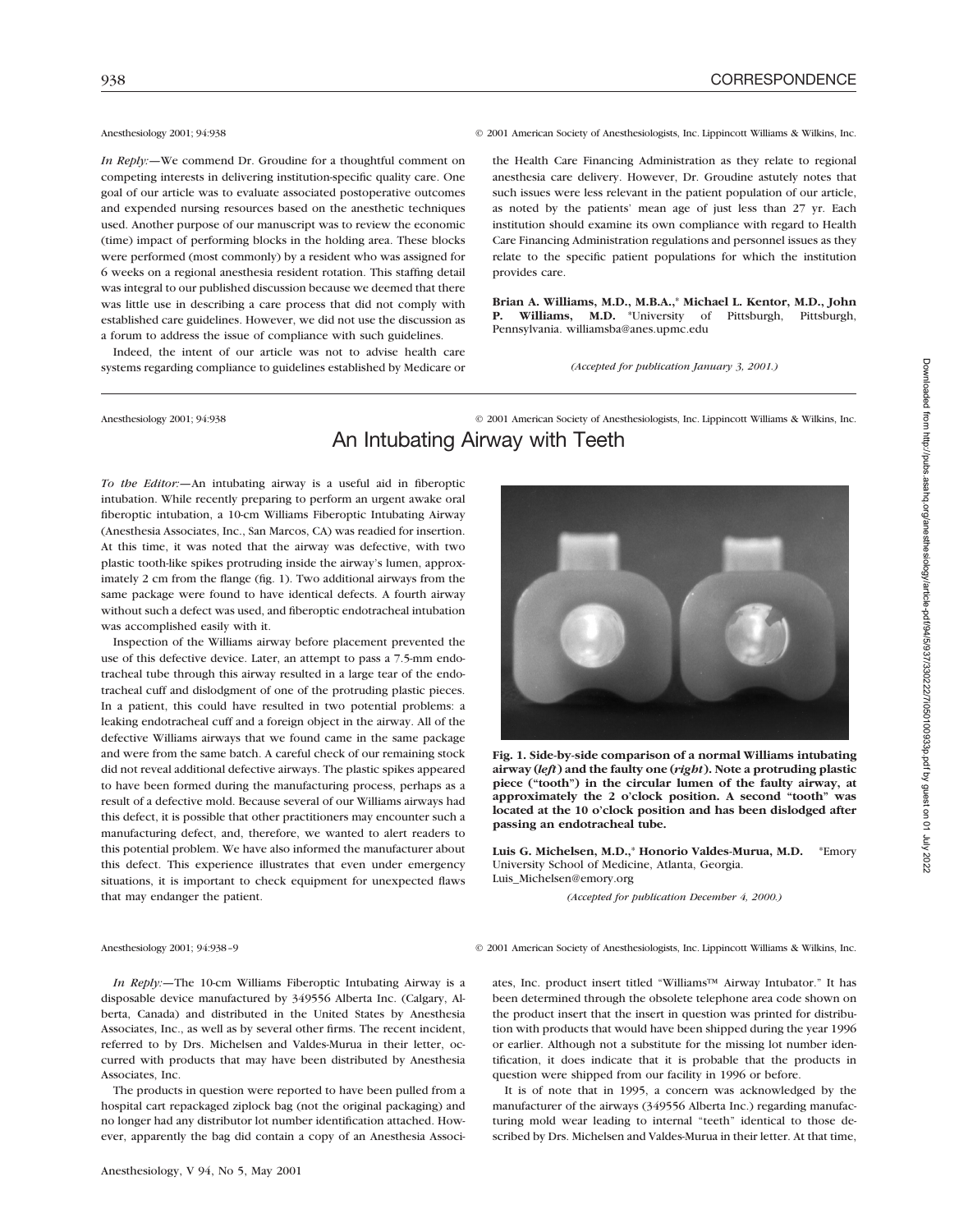Anesthesia Associates, Inc. (as well as other distributors of the product) identified the affected lot numbers of all products that exhibited this deficiency. Specific action was taken to notify all affected Anesthesia Associates, Inc. dealers that there was a concern, and it was further requested that all inventories be returned for reinspection. All units returned and found to be deficient were destroyed; however, some dealers had inventory that already had made its way to the end user and had been discarded or lost. No patient injuries or problems were reported from this issue.

The manufacturer took appropriate steps in 1995 to eliminate the deficiency that had been noted. The molds were completely rebuilt to eliminate the existing wear, and more stringent mold inspection criteria were established. Inspection levels for the finished devices were changed from a statistical sampling to a 100% full inspection level to eliminate any question of deficient products. The distributor also increased their inspection level an additional safety check. To date, there have been no known reoccurrences of the issue other than the referenced letter.

From the apparent age (1996 or earlier) of the devices of Drs. Michelsen and Valdes-Murua, it appears that they may have been part of the group of products in 1995 that generated the actions indicated herein. The particular units that they had in their cart most probably circumvented the 1995 retrieval program. The specifics of whether they were in the hospital storage system during this entire period or arrived more recently from a vendor are not known. The concern of Drs. Michelsen and Valdes-Murua regarding the products is understandable, and we applaud their efforts to alert others regarding safety issues. However, we are firm in our belief that this is an isolated event that is a holdover from a previously corrected situation.

**R. Lockwood Williams, P.E.,** Anesthesia Associates, Incorporated, San Marcos, California. solutions@AincA.com

*(Accepted for publication December 4, 2000.)*

Anesthesiology 2001; 94:939 © 2001 American Society of Anesthesiologists, Inc. Lippincott Williams & Wilkins, Inc.

# Head Extension Angle Required for Direct Laryngoscopy with the McCoy Laryngoscope Blade

*To the Editor:—*In patients with cervical spine injuries, laryngoscopy is usually difficult because of reduced mobility of the neck. Recently, new devices for laryngoscopy, such as the Bullard (Circon AMCI, Stamford, CT) and McCoy (Penlon Ltd., Abingdon, UK) laryngoscopes<sup>1,2</sup> and the WuScope (Pentax Precision Instruments, Orangeburg,  $NY$ ),<sup>3</sup> have been available in cases of difficult laryngoscopy. Hastings *et al.*<sup>4</sup> compared head extension and laryngeal view obtained with the Bullard, Macintosh (Penlon Ltd.), and Miller (Penlon Ltd.) laryngoscopes and concluded that the Bullard laryngoscope caused less head extension than a conventional laryngoscope. The McCoy laryngoscope is a modification of the Macintosh laryngoscope. The hinged tip controlled by a lever causes elevation of the epiglottis, thus facilitating visualization of the larynx.<sup>2</sup> In the current study, we compared the McCoy and Macintosh laryngoscopes with regard to head extension angles required for direct laryngoscopy.

Twenty adult patients (aged  $24 \pm 8$  yr) with normal cervical spines who were scheduled to undergo elective oral and maxillofacial surgery with general anesthesia participated in this study after institutional review board approval and written informed consent. After intravenous administration of thiamylal and vecuronium, laryngoscopy was performed using the McCoy blade or the Macintosh blade at random in the same patient. The patient's head was placed on a flat board in a neutral position so that the eye–ear plane (Frankfort horizontal plane) was perpendicular to the board. Then, head extension angle, based on the tilt of the eye–ear plane, was measured during laryngoscopy. In each trial, head extension angle was recorded in grade 1 (most of the glottis visible) and grade 2 (no more than the arytenoid cartilages visible) of the Cormack and Lehane classification of laryngoscopic view.<sup>5</sup> Cricoid pressure was not applied. Head and neck stabilization was not used, but the laryngoscopist was not allowed to lift the patient's head off the board during laryngoscopy.

Values were expressed as mean  $\pm$  SD. The differences in head extension angles produced by the two laryngoscope blades were analyzed using the Wilcoxon signed rank test. A *P* value of less than 0.05 was considered significant.

Head extension angles required for arytenoid exposure were 15.4  $\pm$ 3.8° for the Macintosh blade and 9.3  $\pm$  4.1° for the McCoy blade. The angles needed to obtain the best view of the vocal cords were 26.3  $\pm$ 3.6° for the Macintosh blade and 18.0  $\pm$  4.4° for the McCoy blade. These results showed that the McCoy laryngoscope reduced the head extension angle required to visualize the arytenoid cartilages and vocal cords approximately 6–8° in comparison with the Macintosh laryngoscope ( $P < 0.0001$ ). Several investigators reported that the McCoy laryngoscope improved the view of the larynx in patients with simulated cervical injuries. $6-8$  With regard to head extension angle, our study showed that the McCoy blade was more useful than the Macintosh blade in patients with limited neck extension.

**Kazuna Sugiyama, D.D.S., Ph.D.,**\* **Kozo Yokoyama, D.D.S., Ph.D.** \*Kagoshima University Dental Hospital, Kagoshima, Japan. sugi@dentc.hal.kagoshima-u.ac.jp

## **References**

1. Cooper SD, Benumof JL, Ozaki GT: Evaluation of the Bullard Laryngoscope using the new intubating stylet: Comparison with conventional laryngoscopy. Anesth Analg 1994; 79:965–70

2. Tuckey JP, Cook TM, Render CA: An evaluation of the levering laryngoscope. Anaesthesia 1996; 51:71–3

3. Smith CE, Pinchak AB, Sidhu TS, Radesic BP, Pinchak AC, Hagen JF: Evaluation of tracheal intubation difficulty in patients with cervical spine immobilization: Fiberoptic (WuScope) *versus* conventional laryngoscopy. ANESTHESIOLOGY 1999; 91:1253–9

4. Hastings RH, Vigil AC, Hanna R, Yang BY, Sartoris DJ: Cervical spine movement during laryngoscopy with the Bullard, Macintosh, and Miller laryngoscopes. ANESTHESIOLOGY 1995; 82:859–69

5. Cormack RS, Lehane J: Difficult tracheal intubation in obstetrics. Anaesthesia 1984; 39:1105–11

6. Laurent SC, de Melo AE, Alexander-Williams JM: The use of the McCoy laryngoscope in patients with simulated cervical spine injuries. Anaesthesia 1996; 51:74–5

7. Uchida T, Hikawa Y, Saito Y, Yasuda K: The McCoy levering laryngoscope in patients with limited neck extension. Can J Anaesth 1997; 44:674–6

8. Gabbott DA: Laryngoscopy using the McCoy laryngoscope after application of a cervical collar. Anaesthesia 1996; 51:812–4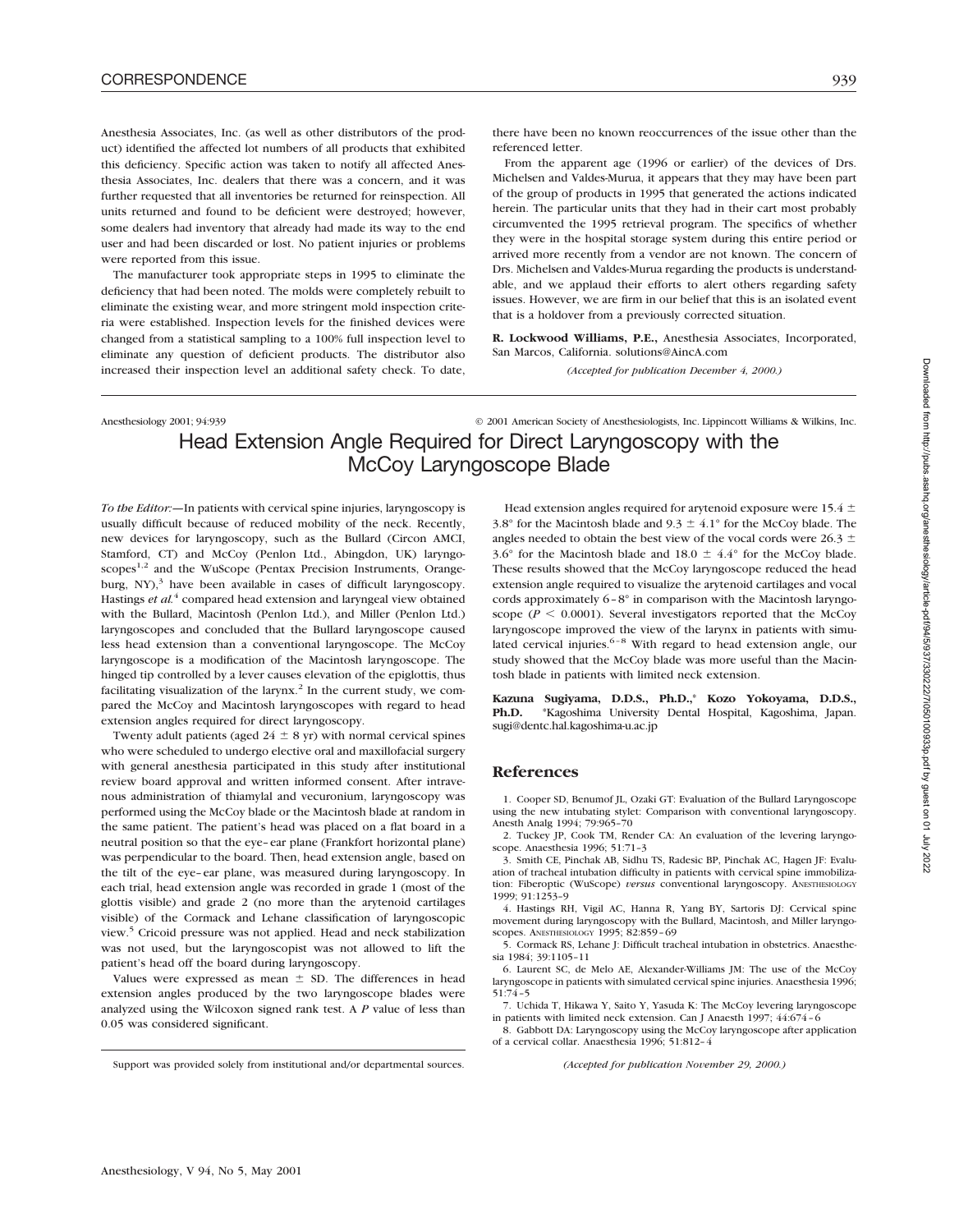Anesthesiology 2001; 94:940 © 2001 American Society of Anesthesiologists, Inc. Lippincott Williams & Wilkins, Inc.

# Electrical Short Circuit As a Possible Cause of Death in Patients on PCA Machines: Report on an Opiate Overdose and a Possible Preventive Remedy

*To the Editor:—*Patient-controlled analgesia (PCA) machines are used commonly for postoperative pain management, largely because of their tremendous clinical benefits. A typical PCA machine contains an embedded computer that is programmed using a keypad to give, for example, 1 mg morphine every time the patient pushes the analgesic demand push button (pain pendant). (This is a push button on the end of a cable that usually looks and feels much like a nurse call button.) To help prevent excessive drug administration, the on-board computer ignores further patient demands until a "lockout" period has passed. This period usually is set at between 5 and 10 min.

Unfortunately, misadventures have been attributed to inadvertent misprogramming or other problems associated with these devices.<sup>1-8</sup> We report herein a case in which intermittent short circuits from frayed wires in the pendant resulted in a drug unintentionally being delivered automatically.

A 62-yr-old retired grain inspector was diagnosed with carcinoma of the prostate after a transurethral resection of prostate (TURP) procedure and subsequently presented to the hospital for radical prostatectomy. His previous medical health had been unremarkable except for a 20-yr history of smoking and remote appendectomy. He took no regular medications and had no allergies. Routine preoperative laboratory studies were unremarkable except for some unifocal ventricular premature beats on the electrocardiograph.

The anesthesia and surgery were uneventful, as was his stay in the postanesthesia care unit, where he was given an Abbott Lifecare 4100 PCA Plus II PCA machine (Abbott Laboratories, Abbott Park, IL) that was programmed to deliver conditionally 1 mg morphine intravenously each time the pain pendant was activated. The lockout period was set at 6 min. After his stay in the postanesthesia care unit, the patient was admitted to the general urology ward, where he spent an uneventful night.

Late the following morning, the nursing staff was alerted by the patient's wife, who indicated that she was unable to wake her husband. The nurses found the patient to be "unresponsive, diaphoretic, and with labored breathing." A "code blue" was called. The responding team noted the following vital signs: blood pressure, 152/70 mmHg; heart rate, 62 beats/min; and respiratory rate, 8 breaths/min. The pupils were noted to be miotic. Pulse oximetry was not immediately available. Naloxone, 0.4 mg, was administered intravenously, resulting in a marked clinical improvement. No harm came to the patient. The patient subsequently was placed on close observation, and PCA was discontinued. The PCA machine was sent to the medical engineering department for inspection.

The medical engineering technicians noted that the wires in the pain pendant were frayed and determined that the machine would register analgesic demands without the push button being depressed. They concluded that the frayed wires in the pendant were short-circuiting

Support was provided solely from institutional and/or departmental sources.

intermittently, creating a false triggering situation. The defective pendant was replaced.

Numerous clinical problems with PCA technology have been identified.<sup>1-8</sup> Some of these problems are caused by human error, with some of these errors being a consequence of a hostile user interface (unforgiving and unintuitive).5,9,10

However, in our situation, machine failure, not human error, was the source of the problem. We note that a partial solution for this problem (beyond mere periodic inspection and testing of the push button) would be for the manufacturer to add a software safety self-check routine in the embedded microcomputer in the PCA pump to check the push button signal line for lengthy periods of continuous assertion (*e.g.*, for more than 10 s). As well, such safety software could also check for instances in which the interval between the end of the lockout period and the next analgesic demand is unreasonably short (such as less than 100 ms). Such solutions require only a software upgrade in existing PCA machines. Another partial solution applicable to new designs is to also use a double-pole, single-throw push button and two signal lines, with software to check that the lines always carry an identical signal. Finally, we emphasize that by disseminating these safety concepts widely through this communication, we are making the idea unpatentable and thus freely available for all to use at no cost.

**D. John Doyle, M.D., Ph.D., F.R.C.P.C., P.Eng.,**\* **Kim J. Vicente, Ph.D., P.Eng.** \*University of Toronto and Toronto General Hospital, Toronto, Ontario, Canada. djdoyle@home.com

## **References**

1. Jennings N: Patient-controlled analgesia: A serious incident. Anaesthesia 1992; 47:1093–4

2. Notcutt W: Overdose of opioid from patient controlled analgesia pumps (letter). Br J Anaesth 1992; 68:450

3. White E: A problem with the Graseby 3300 PCA pump. Anaesthesia 1993; 48:1013–4

4. Kwan A: Overdose of morphine during PCA (letter). Anaesthesia 1995; 50:919 5. ECRI: Abbott PCA Plus II patient-controlled analgesia pumps prone to misprogramming resulting in narcotic overinfusions. Health Devices 1997; 26: 389–91

6. Christie L, Cranfield KA: A dangerous fault with a PCA pump (letter). Anaesthesia 1998; 53:827

7. Ma M, Chen PP, Chan S, Chung D: A potential PCA hazard (letter). Anaesthesia 1998; 53:314

8. Chan S, Chen PP, Chui PT, Ma M: Unintentional bolus with Graseby 9300 pump (letter). Anaesth Intensive Care 1998; 26:117

9. Brown SL, Bogner MS, Parmentier CM, Taylor JB: Human error and patientcontrolled analgesia pumps. J Intraven Nurs 1997; 20:311–6

10. Lin L, Isla R, Doniz K, Harkness H, Vicente KJ, Doyle DJ: Applying human factors to the design of medical equipment: patient-controlled analgesia. J Clin Monit Comput 1998; 14:253–63

*(Accepted for publication November 29, 2000.)*

Anesthesiology 2001; 94:940-1 © 2001 American Society of Anesthesiologists, Inc. Lippincott Williams & Wilkins, Inc.

# Accidental Extreme Neck Extension during Repositioning of an Operating Room Table

*To the Editor:—*We would like to present a report of two cases with an unusual intraoperative complication. A 12-yr-old boy with American Society of Anesthesiologists physical status I presented for tonsillectomy and adenoidectomy. After induction of anesthesia, the operating room (OR) table was rotated 90° to facilitate surgery. While moving the table, the head attachment of the table came off, causing the patient's